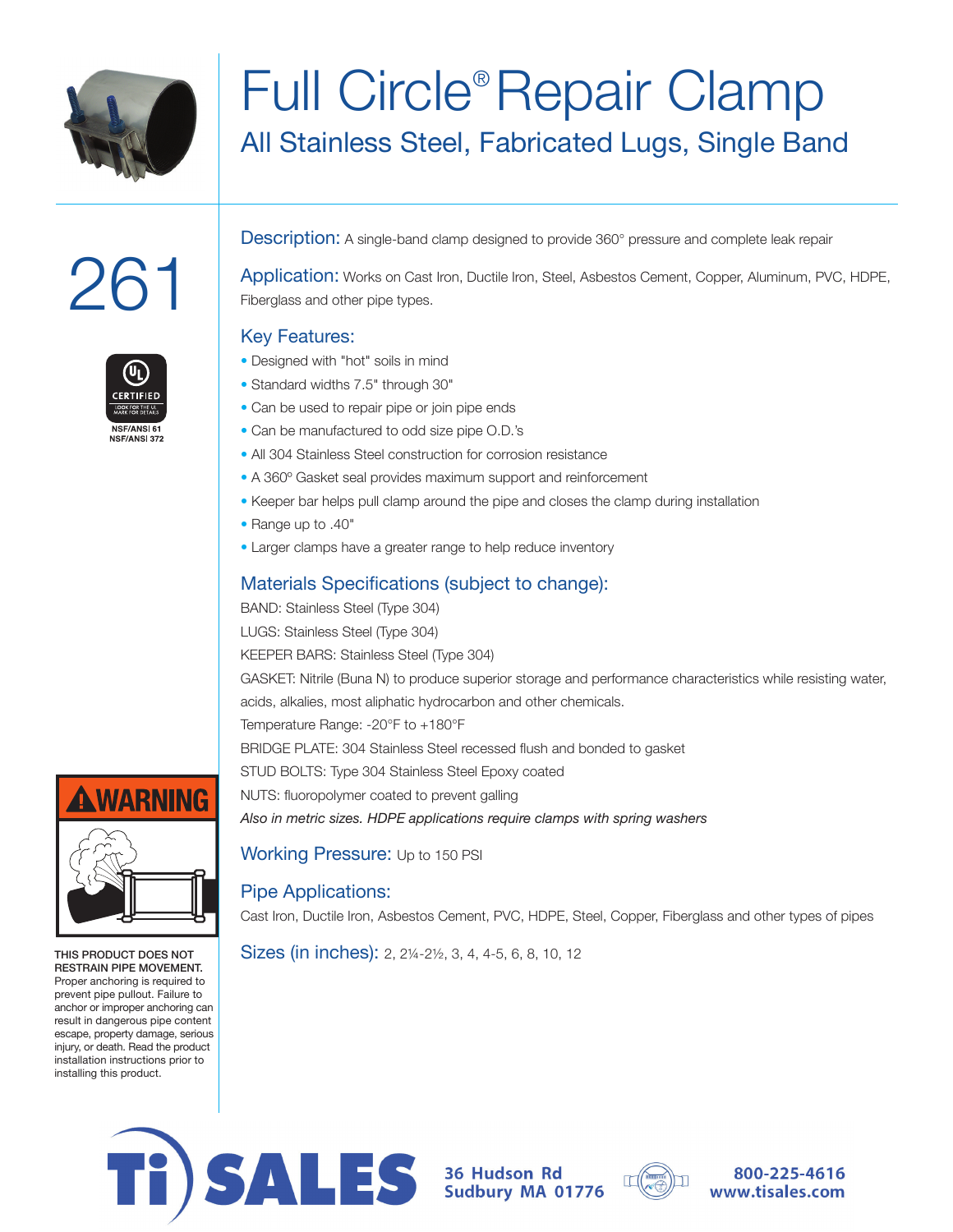

# Full Circle® Repair Clamp All Stainless Steel, Fabricated Lugs, Single Band

| <b>STANDARD</b>            |                             |                               |                            | <b>METRIC</b>                        |                        |                         |                 |                        |
|----------------------------|-----------------------------|-------------------------------|----------------------------|--------------------------------------|------------------------|-------------------------|-----------------|------------------------|
| NOM.<br><b>SIZE INCHES</b> | O.D.<br><b>RANGE INCHES</b> | <b>WIDTH</b><br><b>INCHES</b> | WT.<br><b>EACH</b><br>LBS. | <b>CATALOG NUMBER</b>                | NOM.<br><b>SIZE MM</b> | O.D.<br><b>RANGE MM</b> | <b>WIDTH MM</b> | WT.<br><b>EACH KG.</b> |
| $\overline{2}$             | 2.35-2.63                   | 7.5                           | 5                          | 261-00023807-000                     |                        | 60-67                   | 190             | 2.1                    |
|                            | 2.35-2.63<br>2.35-2.63      | 10<br>12.5                    | 6<br>8                     | 261-00023810-000<br>261-00023812-000 | 50                     | 60-67<br>60-67          | 254<br>317      | 2.9<br>3.5             |
|                            | 2.35-2.63                   | 15                            | 9                          | 261-00023815-000                     |                        | 60-67                   | 381             | 4.3                    |
|                            | 2.70-3.00                   | 7.5                           | 5                          | 261-00027507-000                     |                        | 70-77                   | 190             | 2.1                    |
| $21/4 - 21/2$              | 2.70-3.00<br>2.70-3.00      | 10<br>12.5                    | 6<br>8                     | 261-00027510-000<br>261-00027512-000 | 65                     | 70-77<br>70-77          | 254<br>317      | 2.9<br>3.5             |
|                            | 2.70-3.00                   | 15                            | 9                          | 261-00027515-000                     |                        | 70-77                   | 381             | 4.3                    |
|                            | 2.97-3.25                   | 7.5                           | 5                          | 261-00030007-000                     |                        | 76-83                   | 190             | 2.2                    |
| 3                          | 2.97-3.25<br>2.97-3.25      | 10<br>12.5                    | 6<br>8                     | 261-00030010-000<br>261-00030012-000 | 65                     | 76-83<br>76-83          | 254<br>317      | 2.9<br>3.6             |
|                            | 2.97-3.25                   | 15                            | 10                         | 261-00030015-000                     |                        | 76-83                   | 381             | 4.4                    |
|                            | 3.46-3.70                   | 7.5                           | 5                          | 261-00035007-000                     |                        | 88-93                   | 190             | 2.2                    |
| 3                          | 3.46-3.70<br>3.46-3.70      | 10<br>12.5                    | $\overline{7}$<br>8        | 261-00035010-000<br>261-00035012-000 | 80                     | 88-93<br>88-93          | 254<br>317      | 3.0<br>3.7             |
|                            | 3.46-3.70                   | 15                            | 10                         | 261-00035015-000                     |                        | 88-93                   | 381             | 4.5                    |
|                            | $3.73 - 4.00$               | 7.5                           | $\overline{4}$             | 261-00037507-000                     | 80-100                 | 95-101                  | 190             | 2.3                    |
| $3 - 4$                    | 3.73-4.00<br>3.73-4.00      | 10<br>12.5                    | $\overline{7}$<br>9        | 261-00037510-000<br>261-00037512-000 |                        | 95-101<br>95-101        | 254<br>317      | 3.1<br>3.9             |
|                            | $3.73 - 4.00$               | 15                            | 10                         | 261-00037515-000                     |                        | 95-101                  | 381             | 4.6                    |
|                            | 3.96-4.25                   | 7.5                           | 4                          | 261-00040007-000                     | 80-100                 | 101-107                 | 190             | 2.4                    |
| $3 - 4$                    | 3.96-4.25<br>3.96-4.25      | 10<br>12.5                    | $\overline{7}$<br>9        | 261-00040010-000<br>261-00040012-000 |                        | 101-107<br>101-107      | 254<br>317      | 3.1<br>4.0             |
|                            | 3.96-4.25                   | 15                            | 10                         | 261-00040015-000                     |                        | 101-107                 | 381             | 4.7                    |
|                            | 4.45-4.73                   | 7.5                           | 6                          | 261-00045007-000                     |                        | 114-124                 | 190             | 2.5                    |
| $\overline{4}$             | 4.45-4.73<br>4.45-4.73      | 10<br>12.5                    | $\overline{7}$<br>9        | 261-00045010-000<br>261-00045012-000 | 100                    | 114-124<br>114-124      | 254<br>317      | 3.3<br>4.2             |
|                            | 4.45-4.73                   | 15                            | 11                         | 261-00045015-000                     |                        | 114-124                 | 381             | 5.0                    |
|                            | 4.74-5.14                   | 7.5                           | 6                          | 261-00048007-000                     |                        | 120-131                 | 190             | 2.9                    |
|                            | 4.74-5.14                   | 10                            | 8                          | 261-00048010-000                     | 100                    | 120-131                 | 254             | 3.8                    |
| 4                          | 4.74-5.14                   | 12.5                          | 11                         | 261-00048012-000                     |                        | 120-131                 | 317             | 4.8                    |
|                            | 4.74-5.14                   | 15                            | 13                         | 261-00048015-000                     |                        | 120-131                 | 381             | 5.7                    |
|                            | 4.74-5.14                   | 20                            | 17                         | 261-00048020-000                     |                        | 120-131                 | 508             | 7.6                    |
|                            | 4.95-5.35                   | 7.5                           | 6                          | 261-00050007-000                     |                        | 126-135                 | 190             | 2.9                    |
|                            | 4.95-5.35                   | 10                            | 8                          | 261-00050010-000                     |                        | 126-135                 | 254             | 3.8                    |
| $4 - 5$                    | 4.95-5.35                   | 12.5                          | 11                         | 261-00050012-000                     | 125                    | 126-135                 | 317             | 4.8                    |
|                            | 4.95-5.35                   | 15                            | 13                         | 261-00050015-000                     |                        | 126-135                 | 381             | 5.7                    |
|                            | 4.95-5.35                   | 20                            | 17                         | 261-00050020-000                     |                        | 126-135                 | 508             | 7.6                    |



36 Hudson Rd<br>Sudbury MA 01776

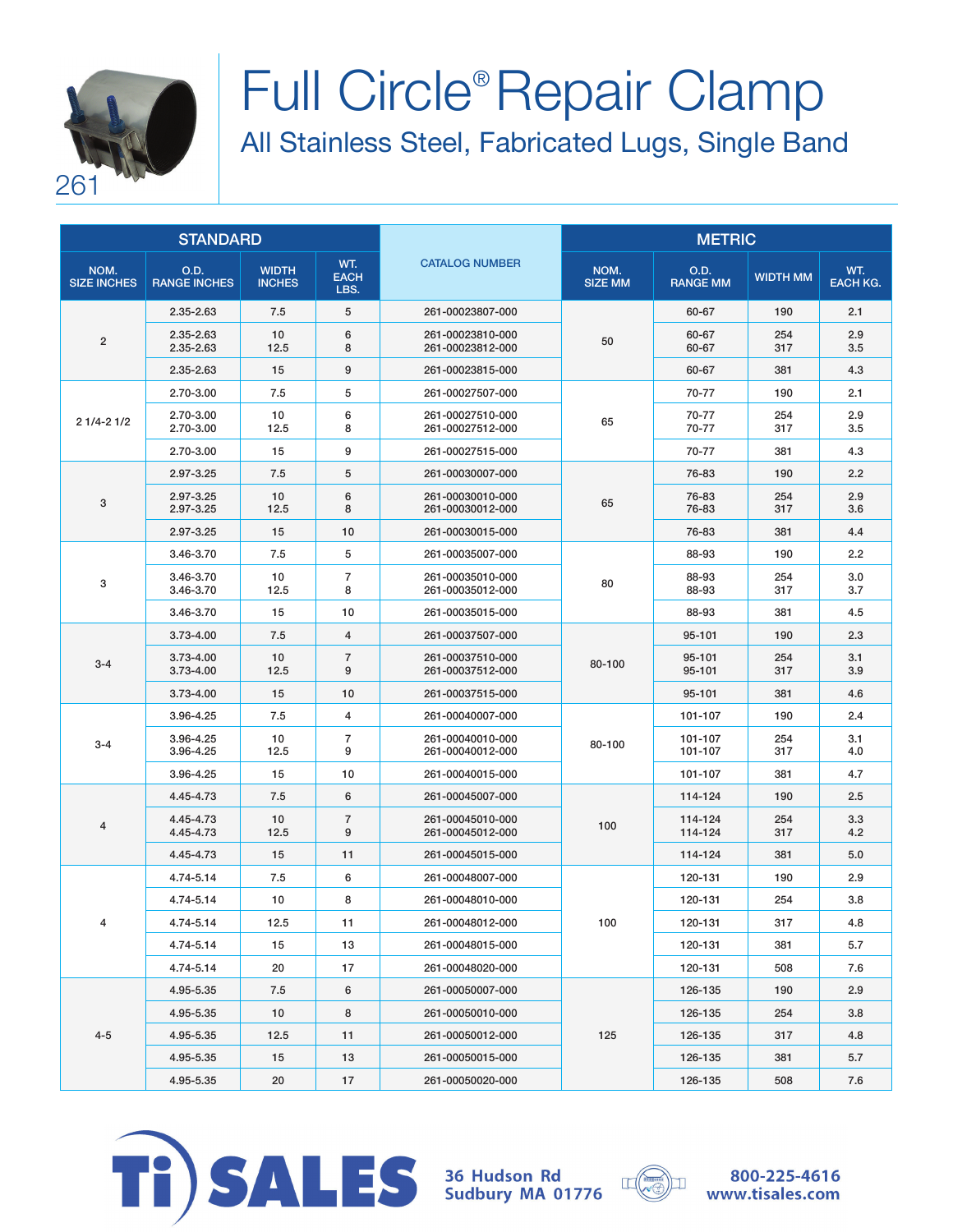| <b>STANDARD</b>            |                             |                               |                            | <b>METRIC</b>         |                        |                         |                 |                        |
|----------------------------|-----------------------------|-------------------------------|----------------------------|-----------------------|------------------------|-------------------------|-----------------|------------------------|
| NOM.<br><b>SIZE INCHES</b> | O.D.<br><b>RANGE INCHES</b> | <b>WIDTH</b><br><b>INCHES</b> | WT.<br><b>EACH</b><br>LBS. | <b>CATALOG NUMBER</b> | NOM.<br><b>SIZE MM</b> | O.D.<br><b>RANGE MM</b> | <b>WIDTH MM</b> | WT.<br><b>EACH KG.</b> |
|                            | 5.22-5.62                   | 7.5                           | $\overline{7}$             | 261-00052507-000      |                        | 132-143                 | 190             | 3.0                    |
|                            | 5.22-5.62                   | 10                            | 9                          | 261-00052510-000      |                        | 132-143                 | 254             | 4.0                    |
| $4 - 5$                    | 5.22-5.62                   | 12.5                          | 11                         | 261-00052512-000      | 125                    | 132-143                 | 317             | 5.0                    |
|                            | 5.22-5.62                   | 15                            | 14                         | 261-00052515-000      |                        | 132-143                 | 381             | 6.0                    |
|                            | 5.22-5.62                   | 20                            | 18                         | 261-00052520-000      |                        | 132-143                 | 508             | 8.0                    |
|                            | 5.95-6.35                   | 7.5                           | 6                          | 261-00060007-000      |                        | 151-161                 | 190             | 3.1                    |
|                            | 5.95-6.35                   | 10                            | 9                          | 261-00060010-000      |                        | 151-161                 | 254             | 4.2                    |
| 6                          | 5.95-6.35                   | 12.5                          | 12                         | 261-00060012-000      | 125                    | 151-161                 | 317             | 5.2                    |
|                            | 5.95-6.35                   | 15                            | 13                         | 261-00060015-000      |                        | 151-161                 | 381             | 6.3                    |
|                            | 5.95-6.35                   | 20                            | 18                         | 261-00060020-000      |                        | 151-161                 | 508             | 8.4                    |
|                            | 6.56-6.96                   | 7.5                           | 6                          | 261-00066307-000      |                        | 167-177                 | 190             | 3.3                    |
|                            | 6.56-6.96                   | 10                            | 10                         | 261-00066310-000      |                        | 167-177                 | 254             | 4.4                    |
|                            | 6.56-6.96                   | 12.5                          | 12                         | 261-00066312-000      |                        | 167-177                 | 317             | 5.5                    |
| 6                          | 6.56-6.96                   | 15                            | 15                         | 261-00066315-000      | 150                    | 167-177                 | 381             | 6.6                    |
|                            | 6.56-6.96                   | 20                            | 20                         | 261-00066320-000      |                        | 167-177                 | 508             | 8.9                    |
|                            | 6.56-6.96                   | 25                            | 24                         | 261-00066325-000      |                        | 167-177                 | 635             | 11.1                   |
|                            | 6.56-6.96                   | 30                            | 29                         | 261-00066330-000      |                        | 167-177                 | 762             | 13.3                   |
|                            | 6.84-7.24                   | 7.5                           | $\overline{7}$             | 261-00069007-000      | 150                    | 174-184                 | 190             | 3.3                    |
|                            | 6.84-7.24                   | 10                            | 10                         | 261-00069010-000      |                        | 174-184                 | 254             | 4.4                    |
|                            | 6.84-7.24                   | 12.5                          | 12                         | 261-00069012-000      |                        | 174-184                 | 317             | 5.5                    |
| 6                          | 6.84-7.24                   | 15                            | 15                         | 261-00069015-000      |                        | 174-184                 | 381             | 6.6                    |
|                            | 6.84-7.24                   | 20                            | 20                         | 261-00069020-000      |                        | 174-184                 | 508             | 8.9                    |
|                            | 6.84-7.24                   | 25                            | 24                         | 261-00069025-000      |                        | 174-184                 | 635             | 11.1                   |
|                            | 6.84-7.24                   | 30                            | 29                         | 261-00069030-000      |                        | 174-184                 | 762             | 13.3                   |
|                            | 7.05-7.45                   | 7.5                           | $\overline{7}$             | 261-00071007-000      |                        | 180-189                 | 190             | 3.4                    |
|                            | 7.05-7.45                   | 10                            | 10                         | 261-00071010-000      |                        | 180-189                 | 254             | 4.5                    |
|                            | 7.05-7.45                   | 12.5                          | 12                         | 261-00071012-000      |                        | 180-189                 | 317             | 5.6                    |
| 6                          | 7.05-7.45                   | 15                            | 15                         | 261-00071015-000      | 150                    | 180-189                 | 381             | 6.7                    |
|                            | 7.05-7.45                   | 20                            | 20                         | 261-00071020-000      |                        | 180-189                 | 508             | 8.9                    |
|                            | 7.05-7.45                   | 25                            | 25                         | 261-00071025-000      |                        | 180-189                 | 635             | 11.2                   |
|                            | 7.05-7.45                   | 30                            | 30                         | 261-00071030-000      |                        | 180-189                 | 762             | 13.4                   |
|                            | 7.45-7.85                   | 7.5                           | $\overline{7}$             | 261-00074507-000      |                        | 190-199                 | 190             | 3.5                    |
|                            | 7.45-7.85                   | 10                            | 10                         | 261-00074510-000      |                        | 190-199                 | 254             | 4.7                    |
|                            | 7.45-7.85                   | 12.5                          | 13                         | 261-00074512-000      |                        | 190-199                 | 317             | 5.9                    |
| 6                          | 7.45-7.85                   | 15                            | 16                         | 261-00074515-000      | 150                    | 190-199                 | 381             | 7.1                    |
|                            | 7.45-7.85                   | 20                            | 21                         | 261-00074520-000      |                        | 190-199                 | 508             | 9.4                    |
|                            | 7.45-7.85                   | 25                            | 25                         | 261-00074525-000      |                        | 190-199                 | 635             | 11.8                   |
|                            | 7.45-7.85                   | 30                            | 31                         | 261-00074530-000      |                        | 190-199                 | 762             | 14.2                   |



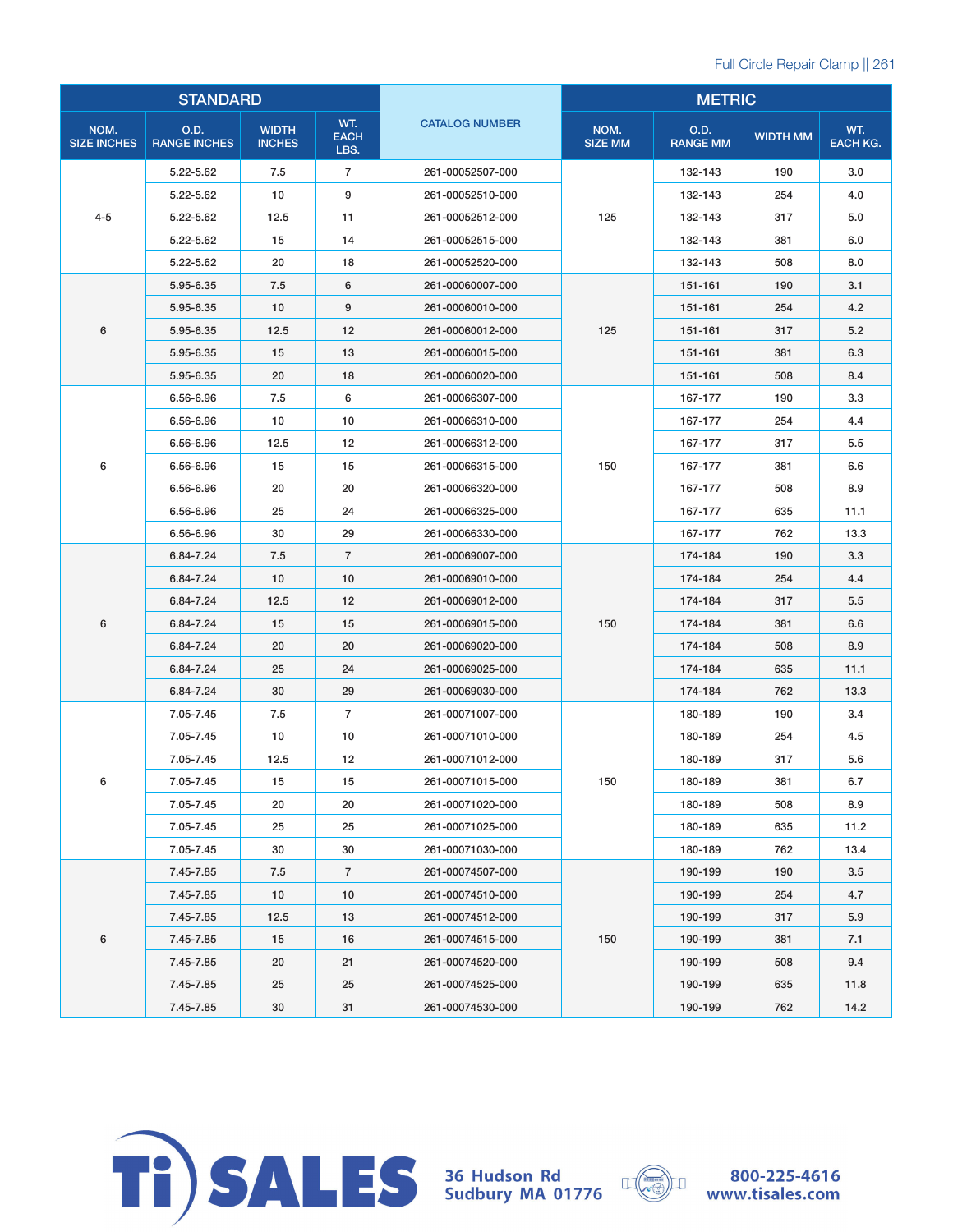| <b>STANDARD</b>            |                             |                               |                            | <b>METRIC</b>                        |                        |                         |                 |                        |
|----------------------------|-----------------------------|-------------------------------|----------------------------|--------------------------------------|------------------------|-------------------------|-----------------|------------------------|
| NOM.<br><b>SIZE INCHES</b> | O.D.<br><b>RANGE INCHES</b> | <b>WIDTH</b><br><b>INCHES</b> | WT.<br><b>EACH</b><br>LBS. | <b>CATALOG NUMBER</b>                | NOM.<br><b>SIZE MM</b> | O.D.<br><b>RANGE MM</b> | <b>WIDTH MM</b> | WT.<br><b>EACH KG.</b> |
|                            | 7.95-8.35                   | 7.5                           | 8                          | 261-00080007-000                     |                        | 202-212                 | 190             | 3.7                    |
|                            | 7.95-8.35                   | 10                            | 11                         | 261-00080010-000                     |                        | 202-212                 | 254             | 5.0                    |
|                            | 7.95-8.35                   | 12.5                          | 13                         | 261-00080012-000                     |                        | 202-212                 | 317             | 6.2                    |
| 8                          | 7.95-8.35                   | 15                            | 16                         | 261-00080015-000                     | 200                    | 202-212                 | 381             | 7.5                    |
|                            | 7.95-8.35                   | 20                            | 22                         | 261-00080020-000                     |                        | 202-212                 | 508             | 9.9                    |
|                            | 7.95-8.35                   | 25                            | 27                         | 261-00080025-000                     |                        | 202-212                 | 635             | 12.4                   |
|                            | 7.95-8.35                   | 30                            | 33                         | 261-00080030-000                     |                        | 202-212                 | 762             | 14.9                   |
|                            | 8.54-8.94                   | 7.5                           | 9                          | 261-00086307-000                     |                        | 217-227                 | 190             | 3.9                    |
|                            | 8.54-8.94                   | 10                            | 11                         | 261-00086310-000                     |                        | 217-227                 | 254             | 5.1                    |
|                            | 8.54-8.94                   | 12.5                          | 14                         | 261-00086312-000                     |                        | 217-227                 | 317             | 6.5                    |
| 8                          | 8.54-8.94                   | 15                            | 17                         | 261-00086315-000                     | 200                    | 217-227                 | 381             | 7.7                    |
|                            | 8.54-8.94                   | 20                            | 23                         | 261-00086320-000                     |                        | 217-227                 | 508             | 10.3                   |
|                            | 8.54-8.94                   | 25                            | 28                         | 261-00086325-000                     |                        | 217-227                 | 635             | 12.9                   |
|                            | 8.54-8.94                   | 30                            | 34                         | 261-00086330-000                     |                        | 217-227                 | 762             | 15.4                   |
|                            | 8.99-9.39                   | 7.5                           | 9                          | 261-00090507-000                     |                        | 228-239                 | 190             | 4.0                    |
|                            | 8.99-9.39                   | 10                            | 12                         | 261-00090510-000                     | 200                    | 228-239                 | 254             | 5.3                    |
|                            | 8.99-9.39                   | 12.5                          | 15                         | 261-00090512-000                     |                        | 228-239                 | 317             | 6.6                    |
| 8                          | 8.99-9.39                   | 15                            | 17                         | 261-00090515-000                     |                        | 228-239                 | 381             | 7.9                    |
|                            | 8.99-9.39                   | 20                            | 23                         | 261-00090520-000                     |                        | 228-239                 | 508             | 10.5                   |
|                            | 8.99-9.39                   | 25                            | 29                         | 261-00090525-000                     |                        | 228-239                 | 635             | 13.2                   |
|                            | 8.99-9.39                   | 30                            | 35                         | 261-00090530-000                     |                        | 228-239                 | 762             | 15.8                   |
|                            | 9.27-9.67                   | 7.5                           | 9                          | 261-00094007-000                     |                        | 236-245                 | 190             | 4.0                    |
|                            | 9.27-9.67                   | 10                            | 12                         | 261-00094010-000                     |                        | 236-245                 | 254             | 5.3                    |
| 8                          | 9.27-9.67<br>9.27-9.67      | 12.5<br>15                    | 16<br>18                   | 261-00094012-000<br>261-00094015-000 | 200                    | 236-245<br>236-245      | 317<br>381      | 6.7<br>8.0             |
|                            | 9.27-9.67                   | 20                            | 24                         | 261-00094020-000                     |                        | 236-245                 | 508             | 10.7                   |
|                            | 9.27-9.67                   | 25                            | 29                         | 261-00094025-000                     |                        | 236-245                 | 635             | 13.2                   |
|                            | 9.27-9.67                   | 30                            | 35                         | 261-00094030-000                     |                        | 236-245                 | 762             | 16.0                   |
|                            | 9.70-10.10                  | 7.5                           | 9                          | 261-00100007-000                     |                        | 247-256                 | 190             | 4.2                    |
|                            | 9.70-10.10                  | 10                            | 12                         | 261-00100010-000                     |                        | 247-256                 | 254             | 5.6                    |
|                            | 9.70-10.10                  | 12.5                          | 16                         | 261-00100012-000                     |                        | 247-256                 | 317             | 7.0                    |
| $8 - 10$                   | 9.70-10.10                  | 15                            | 19                         | 261-00100015-000                     | 225                    | 247-256                 | 381             | 8.4                    |
|                            | 9.70-10.10                  | 20                            | 25                         | 261-00100020-000                     |                        | 247-256                 | 508             | 11.3                   |
|                            | 9.70-10.10                  | 25                            | 31                         | 261-00100025-000                     |                        | 247-256                 | 635             | 14.1                   |
|                            | 9.70-10.10                  | 30                            | 37                         | 261-00100030-000                     |                        | 247-256                 | 762             | 16.9                   |
|                            | 10.64-11.04                 | 7.5                           | 10                         | 261-00107507-000                     |                        | 270-280                 | 190             | 4.5                    |
|                            | 10.64-11.04                 | 10                            | 13                         | 261-00107510-000                     |                        | 270-280                 | 254             | 6.0                    |
|                            | 10.64-11.04                 | 12.5                          | 16                         | 261-00107512-000                     |                        | 270-280                 | 317             | 7.4                    |
| 10                         | 10.64-11.04                 | 15                            | 19                         | 261-00107515-000                     | 250                    | 270-280                 | 381             | 8.9                    |
|                            | 10.64-11.04                 | 20                            | 24                         | 261-00107520-000                     |                        | 270-280                 | 508             | 11.9                   |
|                            | 10.64-11.04                 | 25                            | 33                         | 261-00107525-000                     |                        | 270-280                 | 635             | 14.8                   |
|                            | 10.64-11.04                 | 30                            | 39                         | 261-00107530-000                     |                        | 270-280                 | 762             | 17.8                   |



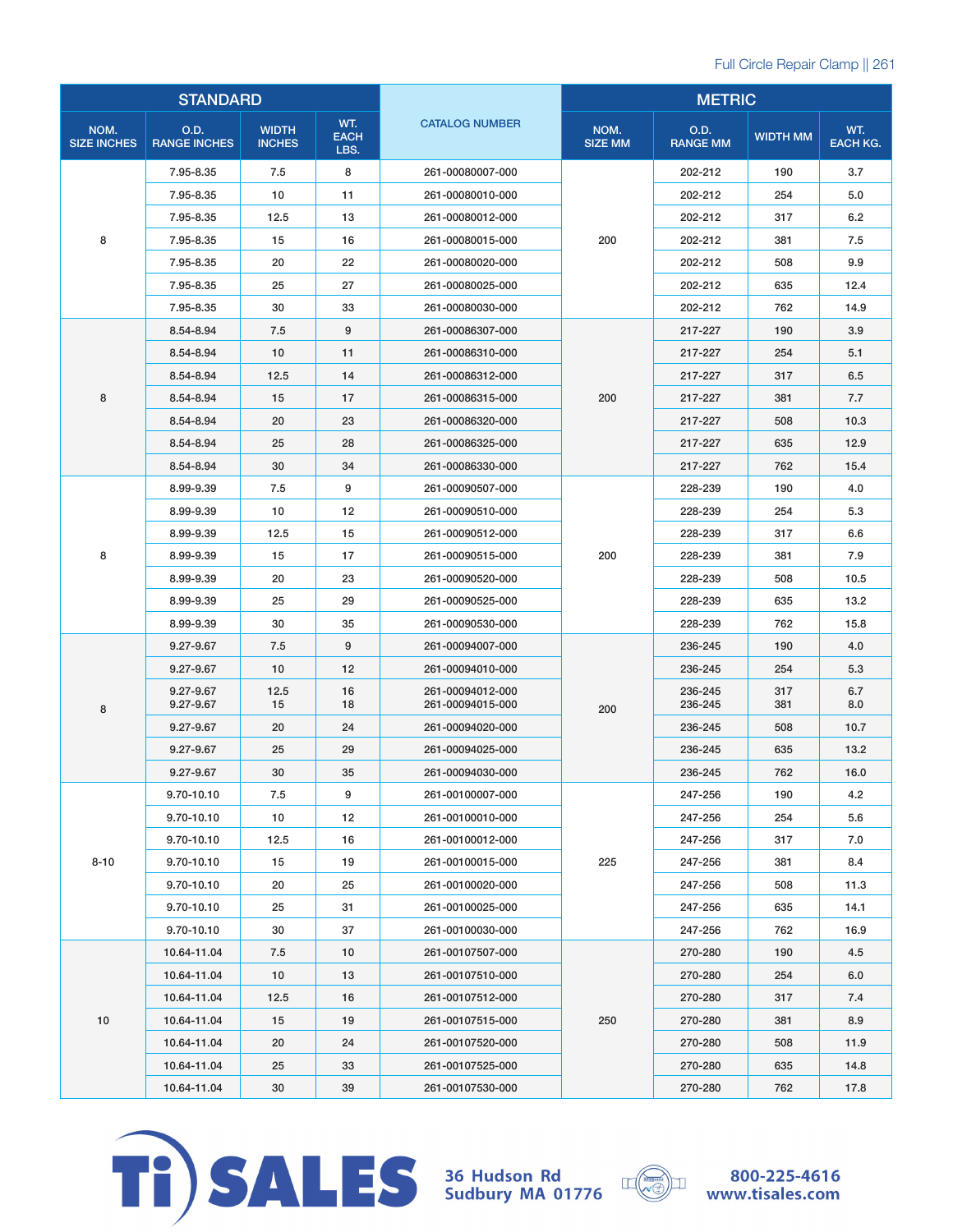| <b>STANDARD</b>            |                             |                               |                            | <b>METRIC</b>         |                        |                         |                 |                        |
|----------------------------|-----------------------------|-------------------------------|----------------------------|-----------------------|------------------------|-------------------------|-----------------|------------------------|
| NOM.<br><b>SIZE INCHES</b> | O.D.<br><b>RANGE INCHES</b> | <b>WIDTH</b><br><b>INCHES</b> | WT.<br><b>EACH</b><br>LBS. | <b>CATALOG NUMBER</b> | NOM.<br><b>SIZE MM</b> | O.D.<br><b>RANGE MM</b> | <b>WIDTH MM</b> | WT.<br><b>EACH KG.</b> |
|                            | 11.04-11.44                 | 7.5                           | 10                         | 261-00111007-000      |                        | 280-291                 | 190             | 4.5                    |
|                            | 11.04-11.44                 | 10                            | 13                         | 261-00111010-000      |                        | 280-291                 | 254             | 6.0                    |
|                            | 11.04-11.44                 | 12.5                          | 17                         | 261-00111012-000      |                        | 280-291                 | 317             | 7.5                    |
| 10                         | 11.04-11.44                 | 15                            | 20                         | 261-00111015-000      | 250                    | 280-291                 | 381             | 9.0                    |
|                            | 11.04-11.44                 | 20                            | 26                         | 261-00111020-000      |                        | 280-291                 | 508             | 12.0                   |
|                            | 11.04-11.44                 | 25                            | 33                         | 261-00111025-000      |                        | 280-291                 | 635             | 15.0                   |
|                            | 11.04-11.44                 | 30                            | 40                         | 261-00111030-000      |                        | 280-291                 | 762             | 18.0                   |
|                            | 11.34-11.74                 | 7.5                           | 10                         | 261-00114007-000      |                        | 288-299                 | 190             | 4.6                    |
|                            | 11.34-11.74                 | 10                            | 14                         | 261-00114010-000      |                        | 288-299                 | 254             | 6.2                    |
|                            | 11.34-11.74                 | 12.5                          | 17                         | 261-00114012-000      |                        | 288-299                 | 317             | 7.7                    |
| 10                         | 11.34-11.74                 | 15                            | 20                         | 261-00114015-000      | 250                    | 288-299                 | 381             | 9.3                    |
|                            | 11.34-11.74                 | 20                            | 27                         | 261-00114020-000      |                        | 288-299                 | 508             | 12.4                   |
|                            | 11.34-11.74                 | 25                            | 35                         | 261-00114025-000      |                        | 288-299                 | 635             | 15.7                   |
|                            | 11.34-11.74                 | 30                            | 42                         | 261-00114030-000      |                        | 288-299                 | 762             | 18.5                   |
|                            | 11.75-12.15                 | 7.5                           | 10                         | 261-00117507-000      |                        | 298-309                 | 190             | 4.7                    |
|                            | 11.75-12.15                 | 10                            | 14                         | 261-00117510-000      | 250                    | 298-309                 | 254             | 6.3                    |
|                            | 11.75-12.15                 | 12.5                          | 17                         | 261-00117512-000      |                        | 298-309                 | 317             | 7.9                    |
| 10                         | 11.75-12.15                 | 15                            | 21                         | 261-00117515-000      |                        | 298-309                 | 381             | 9.4                    |
|                            | 11.75-12.15                 | 20                            | 28                         | 261-00117520-000      |                        | 298-309                 | 508             | 12.6                   |
|                            | 11.75-12.15                 | 25                            | 35                         | 261-00117525-000      |                        | 298-309                 | 635             | 15.7                   |
|                            | 11.75-12.15                 | 30                            | 42                         | 261-00117530-000      |                        | 298-309                 | 762             | 18.8                   |
|                            | 12.00-12.40                 | 7.5                           | 11                         | 261-00120007-000      |                        | 305-315                 | 190             | 4.8                    |
|                            | 12.00-12.40                 | 10                            | 14                         | 261-00120010-000      |                        | 305-315                 | 254             | 6.4                    |
|                            | 12.00-12.40                 | 12.5                          | 18                         | 261-00120012-000      |                        | 305-315                 | 317             | 8.0                    |
| $10 - 12$                  | 12.00-12.40                 | 15                            | 21                         | 261-00120015-000      | 250-300                | 305-315                 | 381             | 9.5                    |
|                            | 12.00-12.40                 | 20                            | 28                         | 261-00120020-000      |                        | 305-315                 | 508             | 12.7                   |
|                            | 12.00-12.40                 | 25                            | 35                         | 261-00120025-000      |                        | 305-315                 | 635             | 15.9                   |
|                            | 12.00-12.40                 | 30                            | 42                         | 261-00120030-000      |                        | 305-315                 | 762             | 19.1                   |
|                            | 12.62-13.02                 | 7.5                           | 11                         | 261-00127507-000      |                        | 321-331                 | 190             | 5.0                    |
|                            | 12.62-13.02                 | 10                            | 15                         | 261-00127510-000      |                        | 321-331                 | 254             | 6.7                    |
|                            | 12.62-13.02                 | 12.5                          | 18                         | 261-00127512-000      |                        | 321-331                 | 317             | 8.3                    |
| 12                         | 12.62-13.02                 | 15                            | 22                         | 261-00127515-000      | 300                    | 321-331                 | 381             | 10.0                   |
|                            | 12.62-13.02                 | 20                            | 29                         | 261-00127520-000      |                        | 321-331                 | 508             | 13.3                   |
|                            | 12.62-13.02                 | 25                            | 37                         | 261-00127525-000      |                        | 321-331                 | 635             | 16.6                   |
|                            | 12.62-13.02                 | 30                            | 45                         | 261-00127530-000      |                        | 321-331                 | 762             | 19.9                   |
|                            | 13.10-13.50                 | 7.5                           | 11                         | 261-00132007-000      |                        | 333-343                 | 190             | 5.1                    |
|                            | 13.10-13.50                 | 10                            | 15                         | 261-00132010-000      |                        | 333-343                 | 254             | 6.8                    |
|                            | 13.10-13.50                 | 12.5                          | 19                         | 261-00132012-000      |                        | 333-343                 | 317             | 8.5                    |
| 12                         | 13.10-13.50                 | 15                            | 22                         | 261-00132015-000      | 300                    | 333-343                 | 381             | 10.2                   |
|                            | 13.10-13.50                 | 20                            | 29                         | 261-00132020-000      |                        | 333-343                 | 508             | 13.6                   |
|                            | 13.10-13.50                 | 25                            | 37                         | 261-00132025-000      |                        | 333-343                 | 635             | 17.0                   |
|                            | 13.10-13.50                 | 30                            | 45                         | 261-00132030-000      |                        | 333-343                 | 762             | 20.3                   |